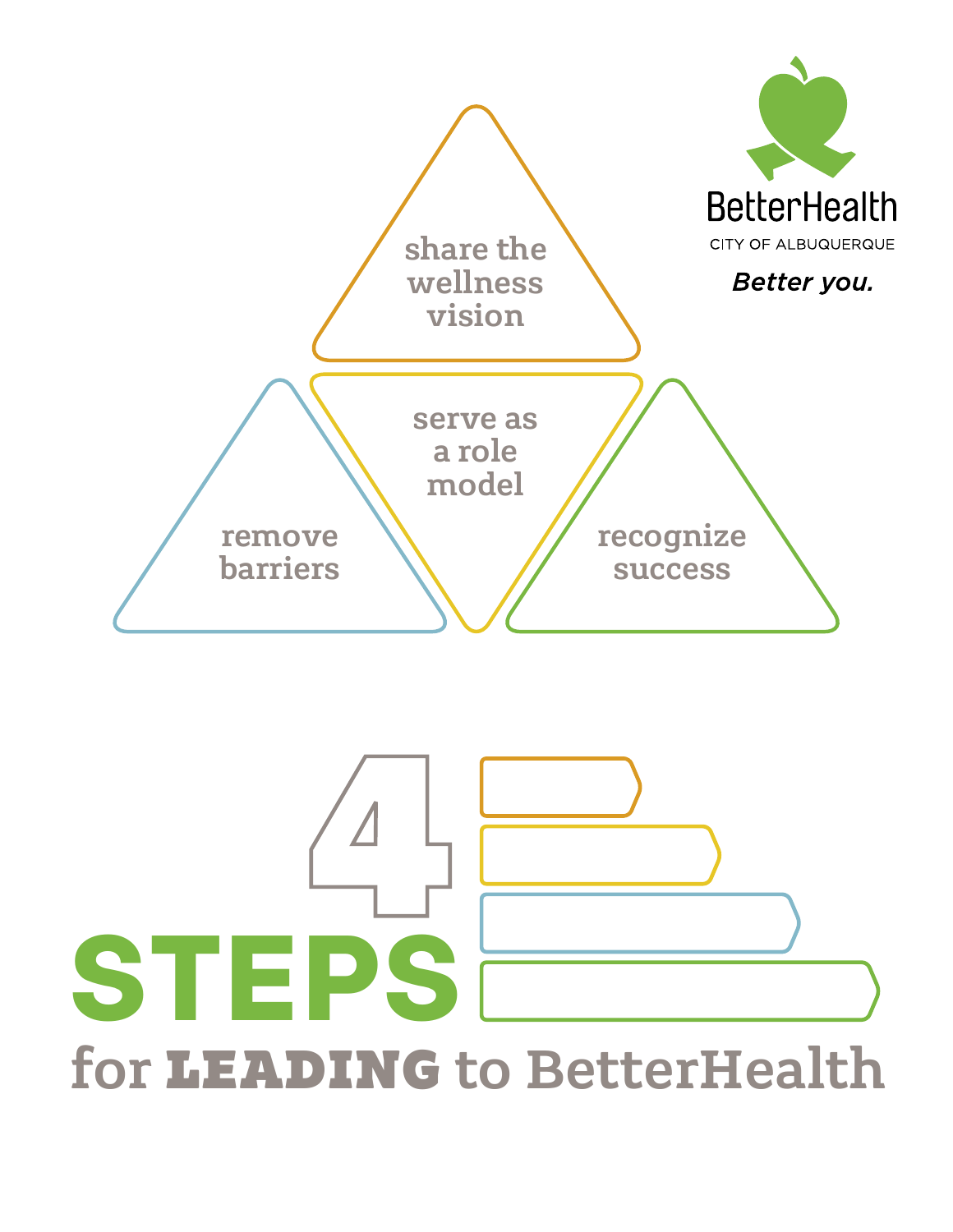

**2**

| <b>Step 1: Sharing the Wellness Vision</b> |         |
|--------------------------------------------|---------|
| <b>WELCOA's 7 Benchmarks</b>               |         |
| <b>Step 2: Serve as Role Models</b>        |         |
| 2022 Wellness Program Calendar             | 5       |
| <b>Leader Trainings</b>                    | 7       |
| <b>Employee Check-in Cheat Sheet</b>       | 8       |
| <b>Step 3: Remove Barriers</b>             |         |
| <b>Staff Meeting Agenda w/ Wellness</b>    | 11      |
| <b>Culture Audit</b>                       | $12 \,$ |
| <b>Wellness Bytes</b>                      | 13      |
| <b>Step 4: Recognize Success</b>           |         |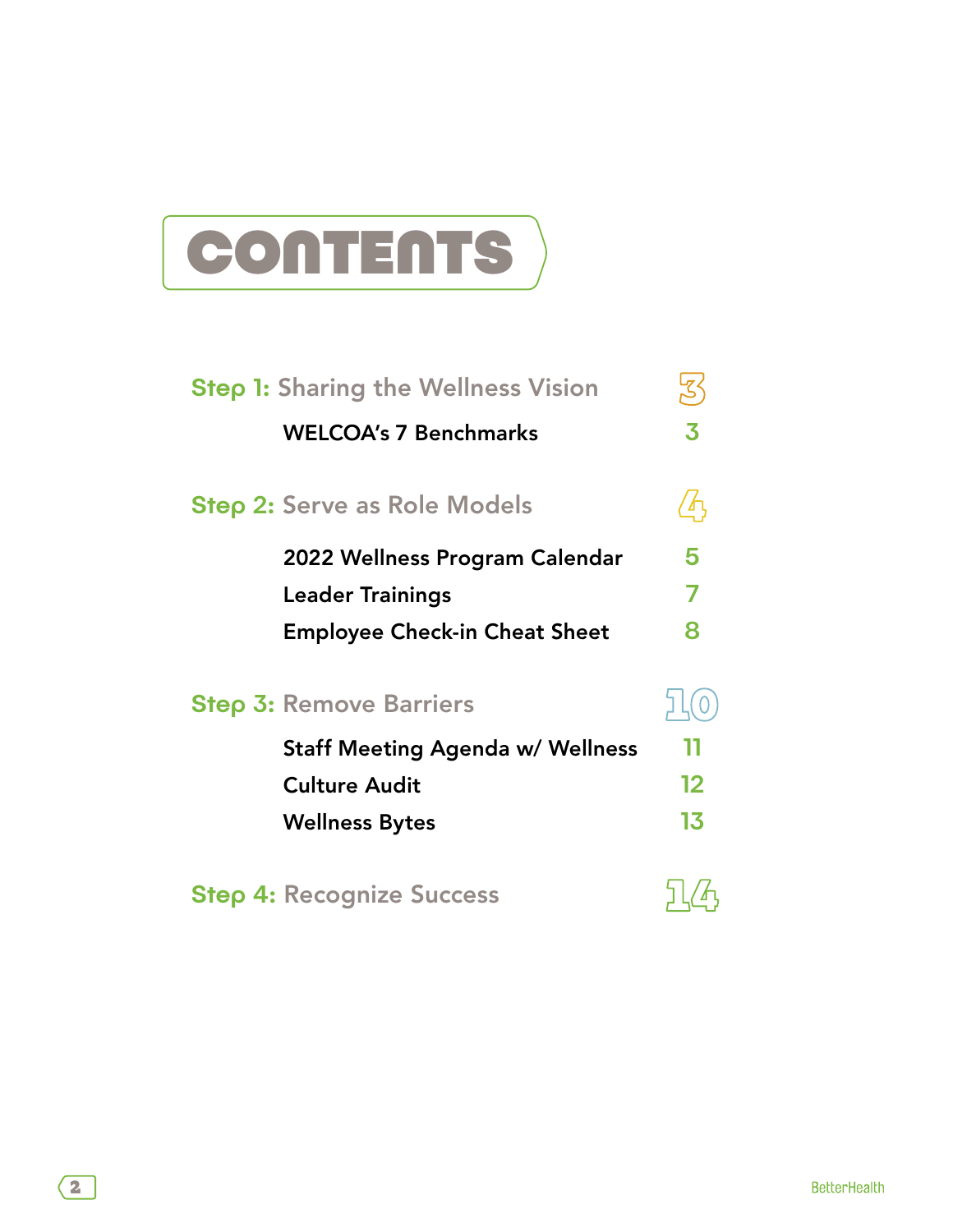# **STEP** 1 Sharing the Wellness Vision

Encourage participation by **sharing the wellness vision**. Your explanation for why wellness is important, how employees can get personally involved and what the organization is doing to make it easier for people to achieve healthier lifestyles.

Wellness leaders make it easier for members of your work group to practice healthy lifestyles of their own choosing. Leadership is about removing barriers to success. Wellness leaders describe how to create conditions that support employees in their quest for health and happiness.

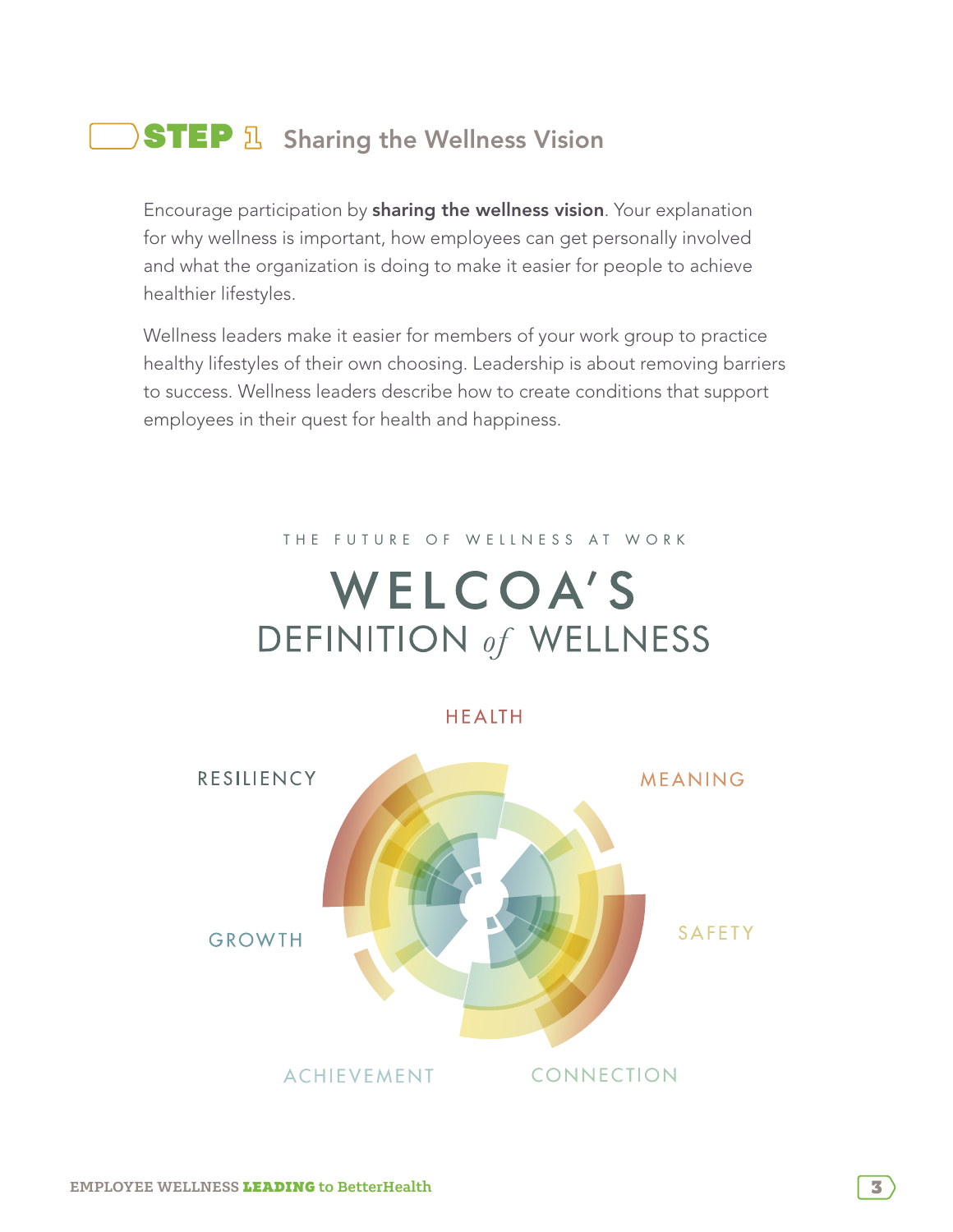# STEP **2** Serve as Role Models

Any visible demonstration of your commitment to wellness through your own behavior and participation.

## BUILDING A WELLNESS INFRASTRUCTURE

## JANUARY-MARCH

- Leaders receive annual BetterHealth Program calendar
- BetterHealth Ambassadors are trained

## APRIL-JUNE

• Leaders show presence at Run for the Zoo and walk with us too!

## JULY-SEPT

• Senior Leader opens and closes training event for leaders

## OCTOBER-DECEMBER

- Leaders show presence at Health & Benefits Fair (last Friday of October)
- Leaders assist in identifying BetterHealth Ambassadors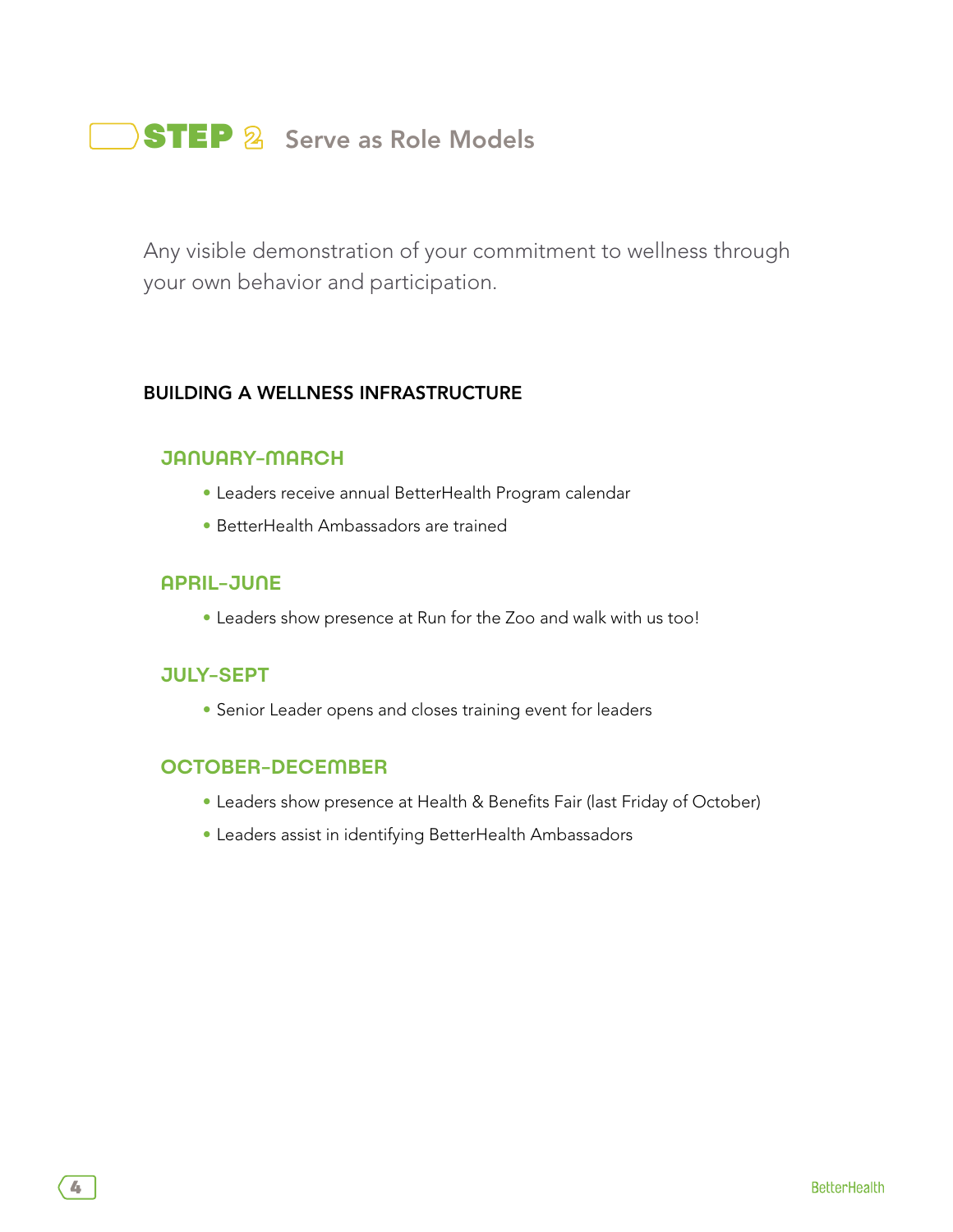|                                                                             | <b>INITIATIVES</b>    | One-Day<br><b>Events</b>                     |                                  |                      | Assessment<br>& Screening |                                      | <b>BetterHealth</b><br>Ambassador                | Pressure<br>Blood                           | Prevention<br><b>Diabetes</b>               | Management<br>& Weight<br>Nutrition | <b>Physical</b><br>Activity     |                                            | Management<br><b>Stress</b> | Cessation<br><b>Tobacco</b> | <b>Leaders</b><br>CABO                  |
|-----------------------------------------------------------------------------|-----------------------|----------------------------------------------|----------------------------------|----------------------|---------------------------|--------------------------------------|--------------------------------------------------|---------------------------------------------|---------------------------------------------|-------------------------------------|---------------------------------|--------------------------------------------|-----------------------------|-----------------------------|-----------------------------------------|
|                                                                             | <b><i>JANUARY</i></b> |                                              |                                  |                      |                           |                                      | BetterHealth<br>Ambassador<br>Training           |                                             |                                             |                                     |                                 |                                            |                             |                             |                                         |
| 2022 Bettert                                                                | <b>FEBRUARY</b>       |                                              |                                  |                      |                           |                                      |                                                  |                                             |                                             |                                     | Step Challenge<br>Heart Healthy |                                            |                             |                             |                                         |
|                                                                             | <b>MARCH</b>          |                                              |                                  |                      |                           |                                      | <b>BHA Meeting</b>                               |                                             |                                             |                                     |                                 |                                            |                             |                             | Health & Well-being Coaching            |
|                                                                             | <b>APRIL</b>          |                                              |                                  |                      |                           |                                      |                                                  |                                             |                                             | Healthy Weight Program              | Desk to 5K                      |                                            |                             |                             |                                         |
| Palth PROGRAM                                                               | <b>NIAV</b>           | Run for the Zoo<br>and Walk with<br>Us too!  |                                  |                      |                           | Van Screenings<br><b>Mammography</b> |                                                  |                                             |                                             |                                     |                                 |                                            |                             |                             |                                         |
|                                                                             | <b>JUNE</b>           | Annual Health<br>Academy                     |                                  |                      | Open Enrollment           |                                      | <b>BHA</b> Meeting                               | Monitoring Program<br><b>Blood Pressure</b> |                                             |                                     |                                 |                                            |                             |                             | Leadership<br>4-weeks<br>Mindful        |
|                                                                             | <b>ATIOT</b>          |                                              | Personal Health Assessment (PHA) | Mobile Health Center |                           |                                      |                                                  |                                             | Good Measures - Diabetes Prevention Program |                                     |                                 | Mindfulness Based Stress Reduction Program |                             | Tobacco Cessation Program   |                                         |
|                                                                             | <b>AUGUST</b>         |                                              |                                  |                      |                           |                                      |                                                  |                                             |                                             |                                     |                                 |                                            | Well-being Series           |                             |                                         |
|                                                                             | <b>SEPTEMBER</b>      |                                              |                                  |                      |                           |                                      | <b>BHA Meeting</b>                               |                                             |                                             |                                     |                                 |                                            |                             |                             | Annual Leader<br>Well-being<br>Training |
|                                                                             | <b>OCTOBER</b>        | Annual Health &<br>Benefits Fair<br>(Oct 28) |                                  |                      | Flu Shot Events           | Mammography<br>Van Screenings        |                                                  |                                             |                                             |                                     | Million Step Challenge          |                                            |                             |                             |                                         |
| CITY OF ALBUQUERQUE AND<br>PARTICIPATING GOVERNMENT ENTITIES<br>Better you. | <b>NOVEMBER</b>       | Great American<br>Smokeout                   |                                  |                      |                           | Culture Survey                       | <b>BetterHealth</b><br>Ambassador<br>Application |                                             |                                             | Healthy & Whole Holiday Challenge   |                                 |                                            |                             |                             | Leadership<br>4-weeks<br>Mindful        |
|                                                                             | <b>DECEMBER</b>       |                                              |                                  |                      |                           |                                      | <b>BHA</b> Meeting                               | Monitoring Program<br><b>Blood Pressure</b> |                                             |                                     |                                 |                                            |                             |                             | Leader Focus<br>Groups                  |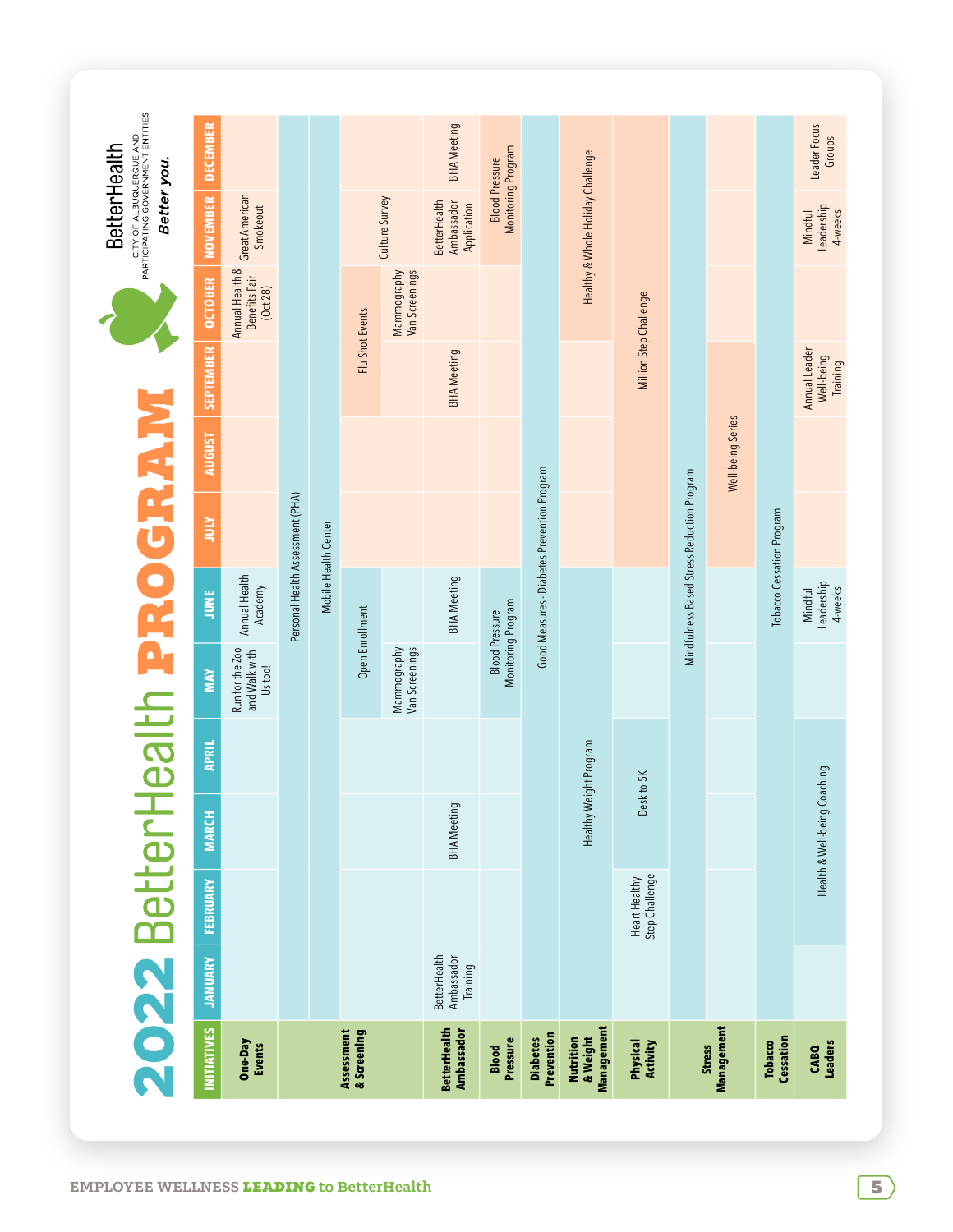### **ANNUAL HEALTH & BENEFITS FAIR**

The Annual Health & Benefits Fair is scheduled the last Friday of October. Visit over 100 wellness and benefits exhibits. All employees are eligible for 2 hours leave with supervisor's approval.

### **BETTERHEALTH AMBASSADOR APPLICATION, TRAINING & MEETINGS**

BetterHealth Ambassadors (BHA) are a volunteer network of employees who will share their enthusiasm, initiative and motivation to inspire others to be part of a meaningful, organizationwide wellness initiative. The program includes a 3-hour annual training and quarterly 1.25-hour meetings. Ambassadors agree to dedicate approximately 2 hours of their time on a monthly basis to supporting the City's Culture of Wellness.

### **BLOOD PRESSURE MONITORING PROGRAM**

Provides tools to self-manage, drive behavior changes and help prevent serious health risk. This program empowers participants to take ownership of their cardiovascular health. The program incorporates the concepts of remote monitoring and online tracking as key features to improve blood pressure self-awareness.

### **CULTURE SURVEY**

The survey process will evaluate existing and desired cultural norms. This information assists in assessing and prioritizing norm goals. Informal and formal cultural touch points such as rewards, communication, training and confrontation are examined. The culture assessment also examines work climate factors such as sense of community, shared vision and positive outlook.

### **DESK TO 5K**

Desk to 5K is a training program designed to progress participants through increases in intensity and distance toward the desired outcome of completing a 5k distance. The program is tailored for all fitness levels and is designed to assist participants in being active in a fun, social, non-competitive atmosphere.

### **FLU SHOTS**

Every fall, the City of Albuquerque hosts flu shot clinics at numerous work site locations. This service is available to employees, spouses and dependents ages 19 and older.

#### **GOOD MEASURES, DIABETES PREVENTION PROGRAM**

The Good Measures innovative diabetes prevention program (DPP) recently received full CDC recognition for online programming. One of the differentiating factors of this DPP is the focus on nutritional balance: getting the right amount of nutrients based on one's unique needs. With the 26 sessions, Good Measures offers highly personalized coaching and technology that enables participants to eat for better health, starting with the foods they like, can afford, and can find.

### **HEALTH ACADEMY**

A 90-minute training including a cooking demonstration by a Registered Dietitian. Participants receive relevant health & wellness education as well as tools to engage in better health behaviors. Employees are given up to 2 hours administrative leave with supervisor approval.

### **HEALTHY & WHOLE HOLIDAY NUTRITION CHALLENGE**

This individual challenge offers tips, ideas and support to help employees maintain or even lose weight during the holiday season. By participating in this challenge, you are giving yourself the gift of health!

### **HEALTHY WEIGHT PROGRAM**

A yearlong program with virtual support from coaches, robust technology, daily content, meal planning and tracking.

### **HEART HEALTHY STEP CHALLENGE**

A step challenge aligned with Heart Month. Challenge goal is 10,000 steps per day. Individual or team based. Syncing of most activity tracking devices automates challenge widget. Accessible via phone app and desktop version. Weekly automated emails providing tips and support sent via challenge platform.

### **LEADERSHIP HEALTH & WELL-BEING COACHING**

Opportunity for 1-on-1 time with a certified health coach to review biometric screening results, provide guidance on improvement and assist in creating a plan of action to improve health behaviors.

### **MAMMOGRAPHY VAN SCREENINGS**

Every May and October the mammography van is conveniently located downtown to provide mammograms at no cost to City of Albuquerque employees and family members covered by Presbyterian Health Plan and other insurance plans. Additional worksite locations vary.

#### **MILLION STEP CHALLENGE**

Race to a million steps! This individual step challenge will keep you motivated to move more July-December. The goal is to reach a million steps using a Wellness at Work platform compatible device or activity tracker. The ultimate challenge - be one of the first to complete.

### **MINDFULNESS BASED STRESS REDUCTION**

Learn all the critical tools of mindfulness and meditation through a clinically proven program in stress reduction. The program teaches participants a variety of different mindfulness practices including those for greater rest and relaxation, focus and concentration, also breathing meditation, eating meditation, walking meditation, and more.

### **MOBILE HEALTH CENTER**

Services through the Mobile Health Center are offered to employees and family members age 2 and older who are enrolled in the City of Albuquerque's Presbyterian Health Plan.

#### **OPEN ENROLLMENT EVENTS**

Open enrollment takes place in May for employees to get the information they need to make informed decisions about their benefits enrollment and personal health needs.

### **PERSONAL HEALTH ASSESSMENT (PHA)**

City of Albuquerque employees and their spouses or domestic partners are eligible to complete the confidential online Personal Health Assessment and receive a \$25 Amazon Gift Card from the BetterHealth Program. One gift card may be earned every fiscal year for completing the confidential assessment. The fiscal year runs July 1 to June 30.

### **RUN FOR THE ZOO AND WALK WITH US TOO!**

Join Team CABQ to run or walk in any of the Run for the Zoo events whether set virtually or at the BioPark. Registration is covered for the first 500 employees who register.

### **TOBACCO CESSATION PROGRAM**

Participants who enroll and complete the Tobacco Cessation Program will earn a prize. A comprehensive tobacco cessation program is available to employees, spouses and domestic partners. The program uses evidence-based principles to help people quit using all types of tobacco. The tobacco cessation program is available as needed.

#### **WELL-BEING SERIES**

**6**

Three 1-hour classes delivered onsite or via webinar, participants will be provided the latest research in addressing concepts of well-being. This program will guide participants in topics such as connection, achievement, growth, resiliency, health, meaning and safety regardless of circumstance and teach techniques and exercises that will enhance well-being.

*For more information visit, https://www.cabq.gov/humanresources/employee-benefi ts/better-health-program*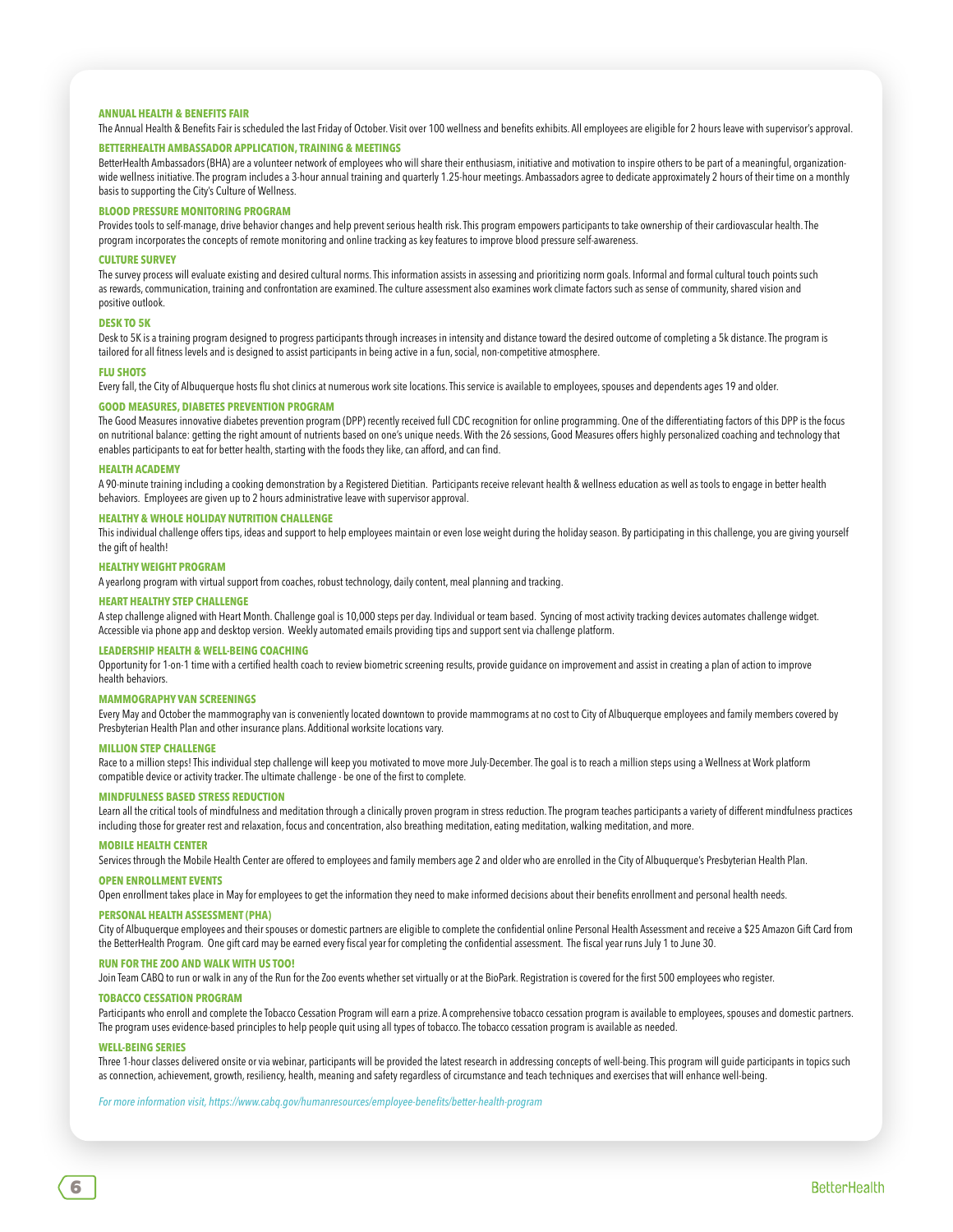# LEADER TRAINING 1

Topic:

## CABQ Managers on the Move Meeting Recording

[https://zoom.us/rec/share/-mKVYaAkjApjq6T1Q6m6ml3HRqTtdPMTH](https://zoom.us/rec/share/-mKVYaAkjApjq6T1Q6m6ml3HRqTtdPMTH-msWhTZePfDRz-kImynzeTfryMsiYYJ.CByD2F_8JKzmruHR)[msWhTZePfDRz-kImynzeTfryMsiYYJ.CByD2F\\_8JKzmruHR](https://zoom.us/rec/share/-mKVYaAkjApjq6T1Q6m6ml3HRqTtdPMTH-msWhTZePfDRz-kImynzeTfryMsiYYJ.CByD2F_8JKzmruHR)

# LEADER TRAINING 2

Topic:

Increasing Employee Engagement in a Virtual World Meeting Recording

[https://zoom.us/rec/share/3wkoeUGM9EpDd2En6Uo0ttRxcYZbhbqhjsFc](https://zoom.us/rec/share/3wkoeUGM9EpDd2En6Uo0ttRxcYZbhbqhjsFcNxpP0n7w-XW-yMebNaD0Ff9FLLjA.vJ8GOGgI-e0ZdC6J) [NxpP0n7w-XW-yMebNaD0Ff9FLLjA.vJ8GOGgI-e0ZdC6J](https://zoom.us/rec/share/3wkoeUGM9EpDd2En6Uo0ttRxcYZbhbqhjsFcNxpP0n7w-XW-yMebNaD0Ff9FLLjA.vJ8GOGgI-e0ZdC6J)

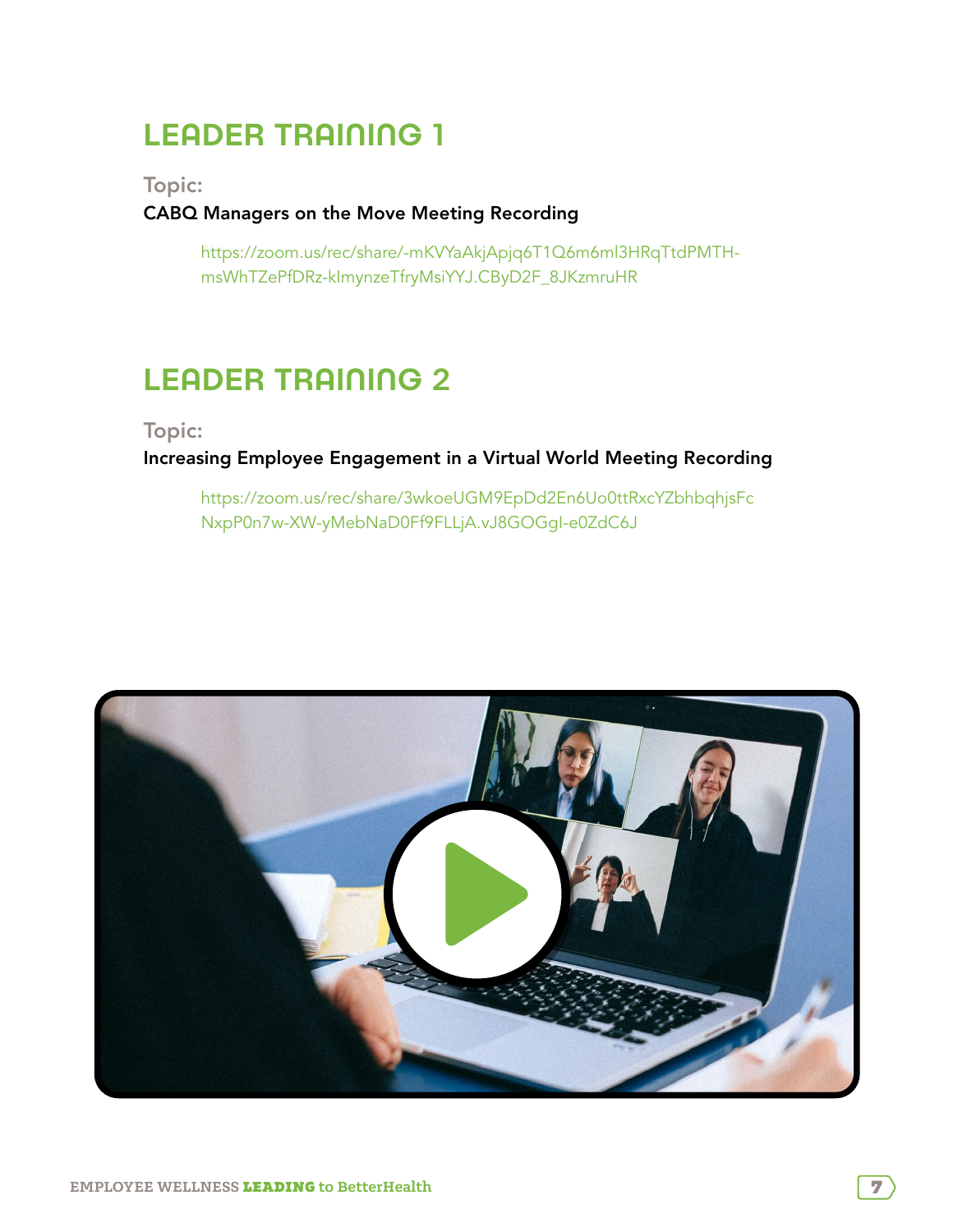# How to **Check-In** with Meaningful Social Connection



We know that **social connection** is a pillar of individual and collective well-being, but with the work from<br>home arrangements, this can be a challenge. Although it may look different for those working from<br>home, meaningfu

*As a manager, it has always been important to stay connected with your team regardless of the work*  your employees consistently, without making it feel like you are trying to micromanage them. As human *beings and employees, each of us want and need to feel seen and heard. How can you check-in with your employees in ways that help each of us all feel more connected?*

> Below are 4 steps to guide you with an effective check-in through your employees in a way that keeps them engaged and feeling connected.



## GET IN THE RIGHT MINDSET

The purpose of your check-in is for employees or your team. Your goal is to reinforce to your employees (through both your investment of time and attention) that you care about them as people and are there to support them. Channel your energy into being empathetic and try to understand your employee's circumstances so you can best help them succeed.

A simple step to help you and your employees get in the right mindset for a check-in routine, whether this takes place in a one-on-one setting or during a team meeting, is to share with your employees that you plan to create both the time and space for meaningful ways to connect with them. Let them know that they can expect new and different experiences, with more to come!

Some reminders:

- Remember the check-in is for the employee, it's their time with you
- Focus on listening
- Seek to understand and how you can help



## HAVE A PLAN

When you show up to an employee check-in (this could be a one-on-one or a team meeting) with a clear plan and purpose for how you will connect, your employee feels valued. A plan can be as simple as a basic outline or agenda.

CONTINUED »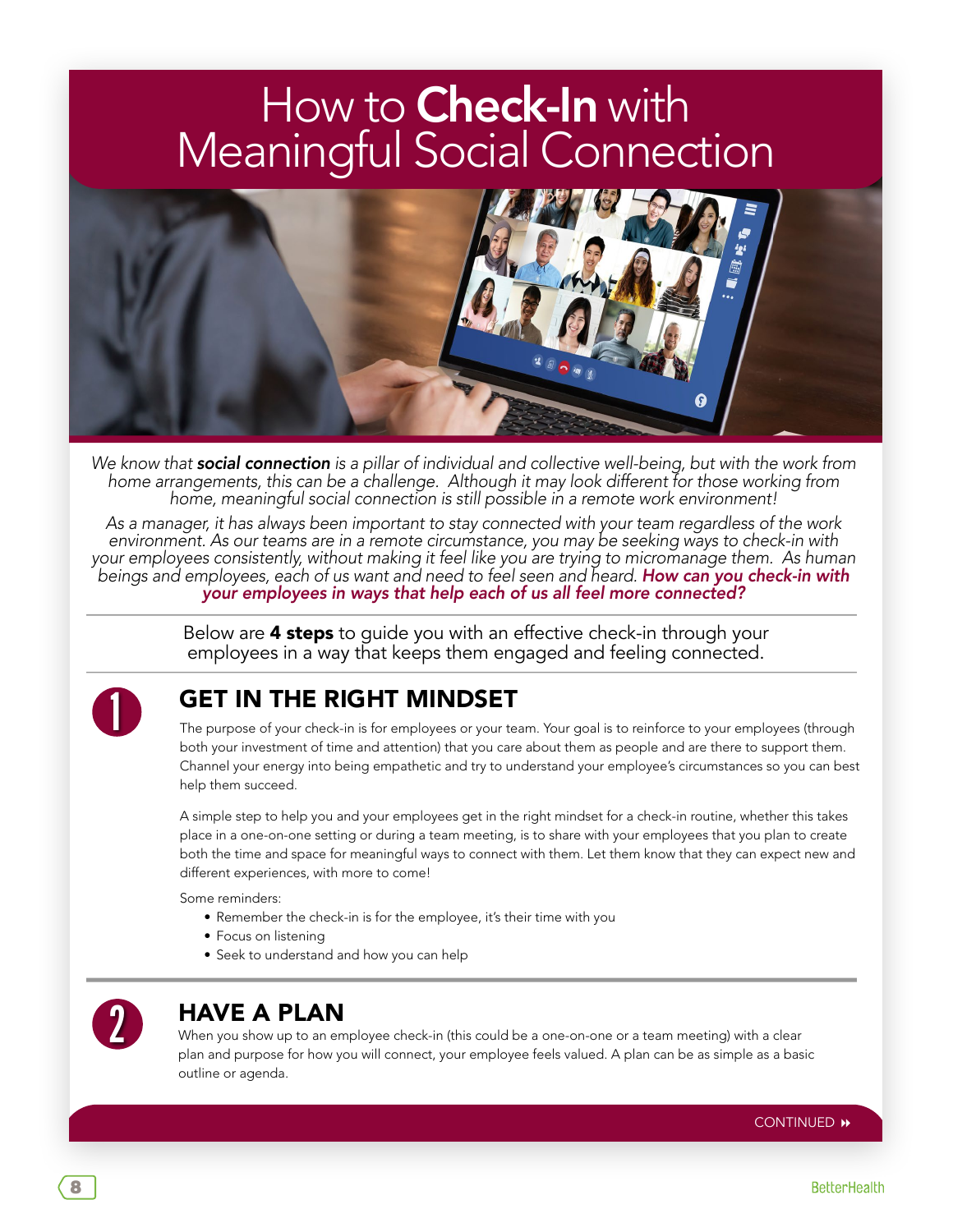

### A few signs you have a good plan for your check in:

- The check-in and prep time are scheduled, and a recurring appointment is in your calendar for each employee or at team meeting
- You have an agenda for the conversation
- The employee or employees know the purpose of and what to expect from the check-in

### A simple example for a check-in (whether it be a one on one or a roundtable during a meeting) is to plan an opening meeting ritual. Below are 3 examples of rituals that can help you connect.

- 3 H's: Head, Heart, Health?
- Rose, Thorn, Bud
- Wellness Byte Video

Click [HERE](http://docs.phs.org/idc/groups/public/documents/phscontent/pel_00954886.pdf) 

or scan QR code to download instructions to all 3 rituals.





## ASK GOOD QUESTIONS

A great check-in is anchored in good questions. Particularly when people are working from home, many facing less than ideal circumstances, the key to learning about how they are and what they need is the right questions.

### Examples of great questions for one-on-one check-ins...

- How is your stress level right now on a scale of 1-10?
- Why did you rank yourself at a "1-10"?
- How do you feel about your work from home set-up?
- How can I help make your workday better or to remove barriers?

### Examples of great questions for check-ins for team meetings...

- What was an awesome win you had this week either with work or in general?
- What was the greatest lesson from the last month you hope to bring into this next month?

### Some gentle reminders…

- Be present during the conversation, eliminate multi-tasking or distractions. Invite your team to do the same.
- Seek to understand and learn about each employee and how you can help them.



## SHOW THE LOVE

We all crave acknowledgement and validation by others. As a manager, a great way to help your employees feel validated is to show appreciation to your people. The simple act of acknowledging an individual's efforts or struggles can go a long way in helping them feel that they matter.

### Tips for how to show the love to your employees in a check-in or a meeting….

- Use video. Making eye-contact, smiling and giving other visual cues of your commitment to the conversation is powerful. Seeing someone on screen psychologically encourages a more authentic human connection.
- Lead off your check-in by expressing some sincere appreciation. Prepare some notes in advance. Reinforce that you care and are committed to helping them succeed.
- Try a High Five Roundtable (Scan the QR Code above or click [HERE](http://docs.phs.org/idc/groups/public/documents/phscontent/pel_00954886.pdf) to access instructions)

Adapted from Jason Lauritsen's *How to Check-in with Employees Without Being a Micromanager*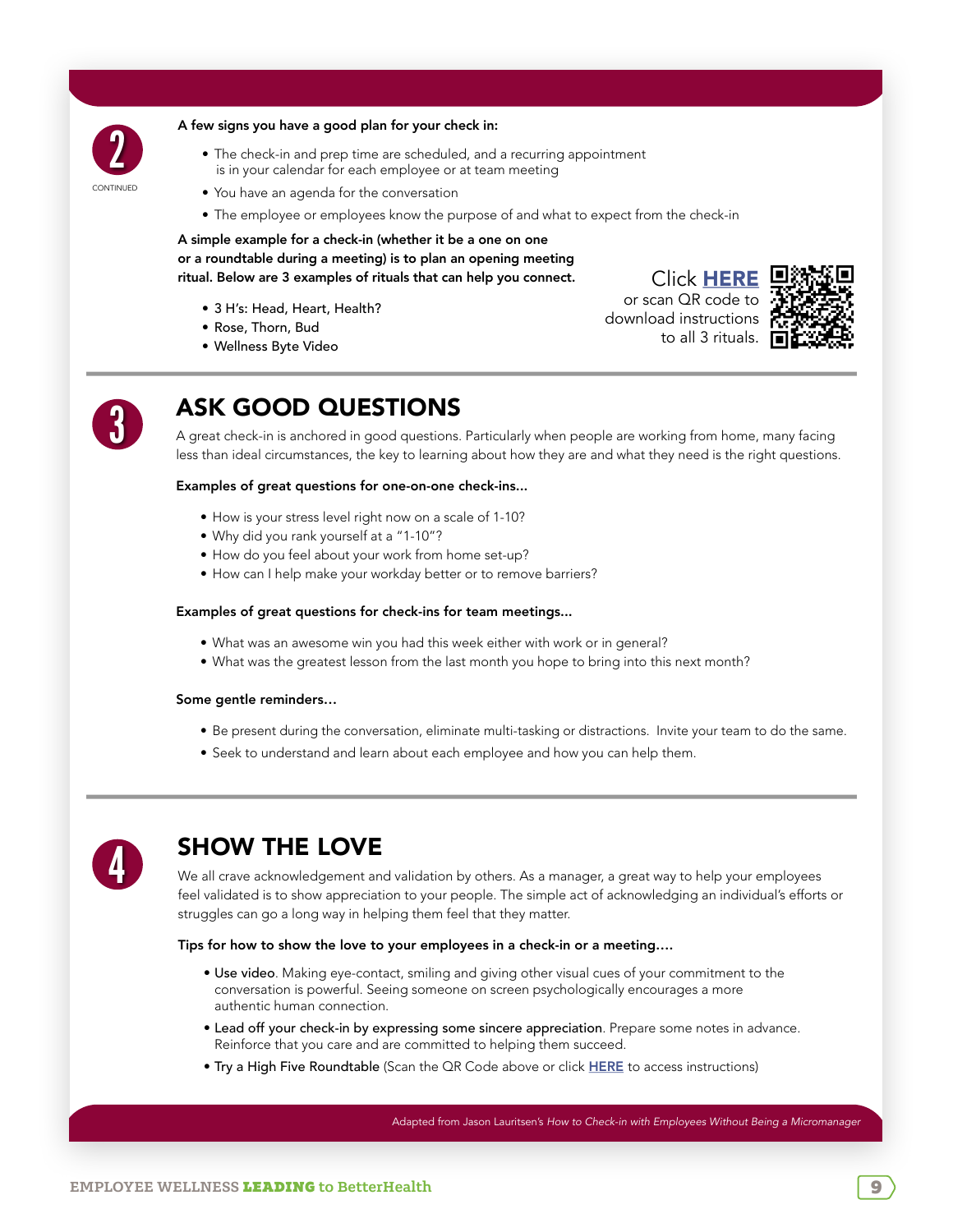# STEP **3** Remove Barriers

Remove barriers by aligning cultural touch points. This includes influences such as the physical environment, rewards, feedback and training.

### Low or no-cost examples

- Physical environment: post flyers and program promotions to support participation.
- Rewards: recognize or acknowledge participation or accomplishments in wellness programming.
- Feedback: 'check-in' with employees on a personal level.
- Training: use 5 minutes or less of each staff meeting to address employee wellness or schedule facilitated meeting to discuss gratitude or discover personal values.

## Check-in *vs* Check-on

Checking in with employees is different from checking on. Checking in:

Checking on:

Check in with employees routinely! Consider asking:

- When have you felt fulfilled in your work or at home in the past week?
- What's a small win or high point moment you'd like to share?
- Who or what are you grateful for in this moment?
- Where are you feeling stuck? How can I help you?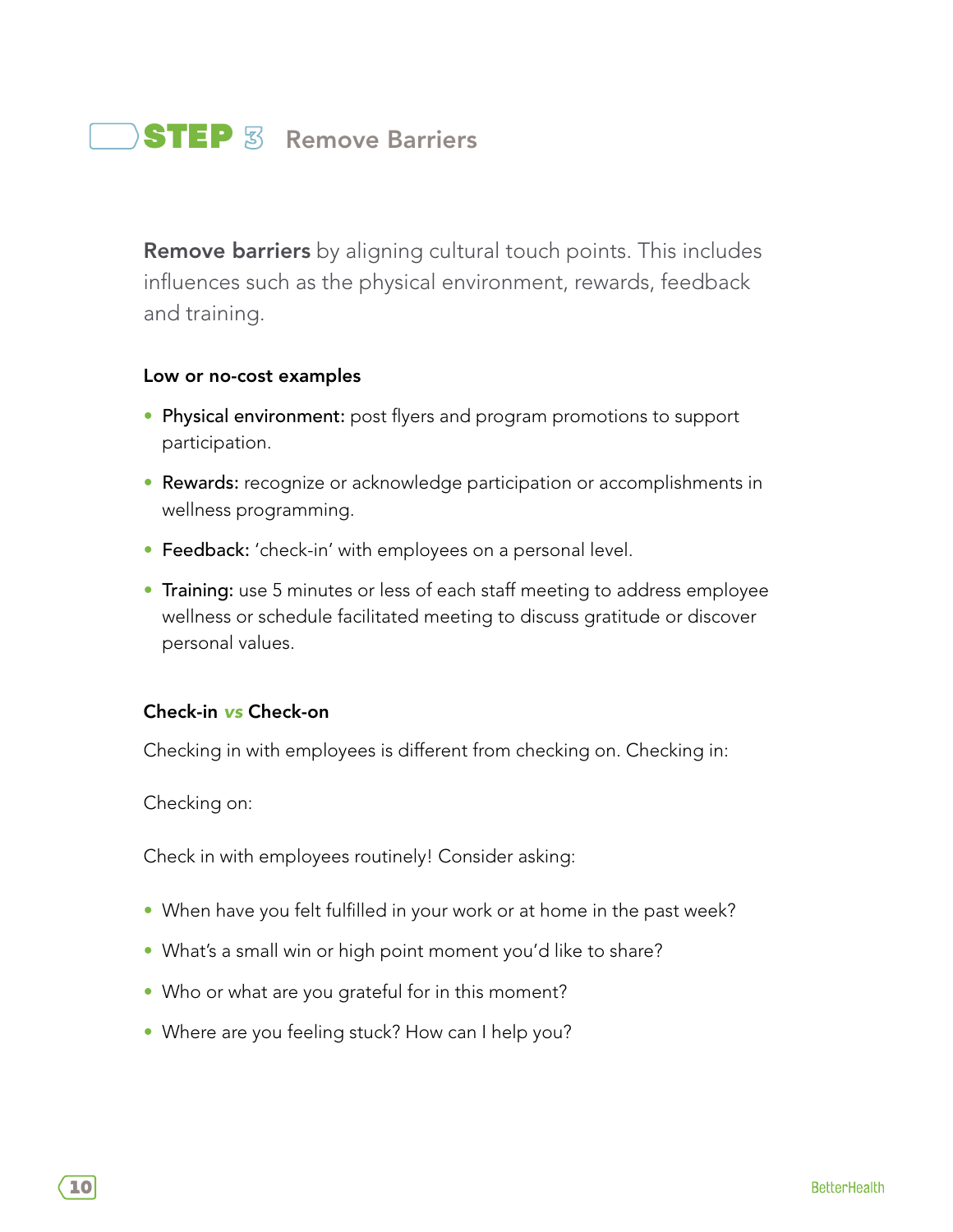



# NAME OF MEETING OR GROUP **DATE** LOCATION, TIME

## **GROUND RULES:**

- Give high priority to all meetings
- Be open-minded; respect viewpoints; take nothing personally.
- Read meeting materials ahead of time.
- Meeting <= 60 minutes must include a 5-minute break.
- 5 minutes or less for attendee well-being recommended for all meetings.

## MEETING ATTENDEES:

| ne |     |  |
|----|-----|--|
|    | END |  |
|    |     |  |

## Topic **Facilitator Name** Time

Introductions xx:xx – xx:xx Seated stretch xx:xx - xx:xx x - xx:xx - xx:xx - xx:xx - xx:xx - xx:xx - xx:xx - xx:xx - xx:xx - xx:xx - xx:xx

## NEXT MEETING DATE: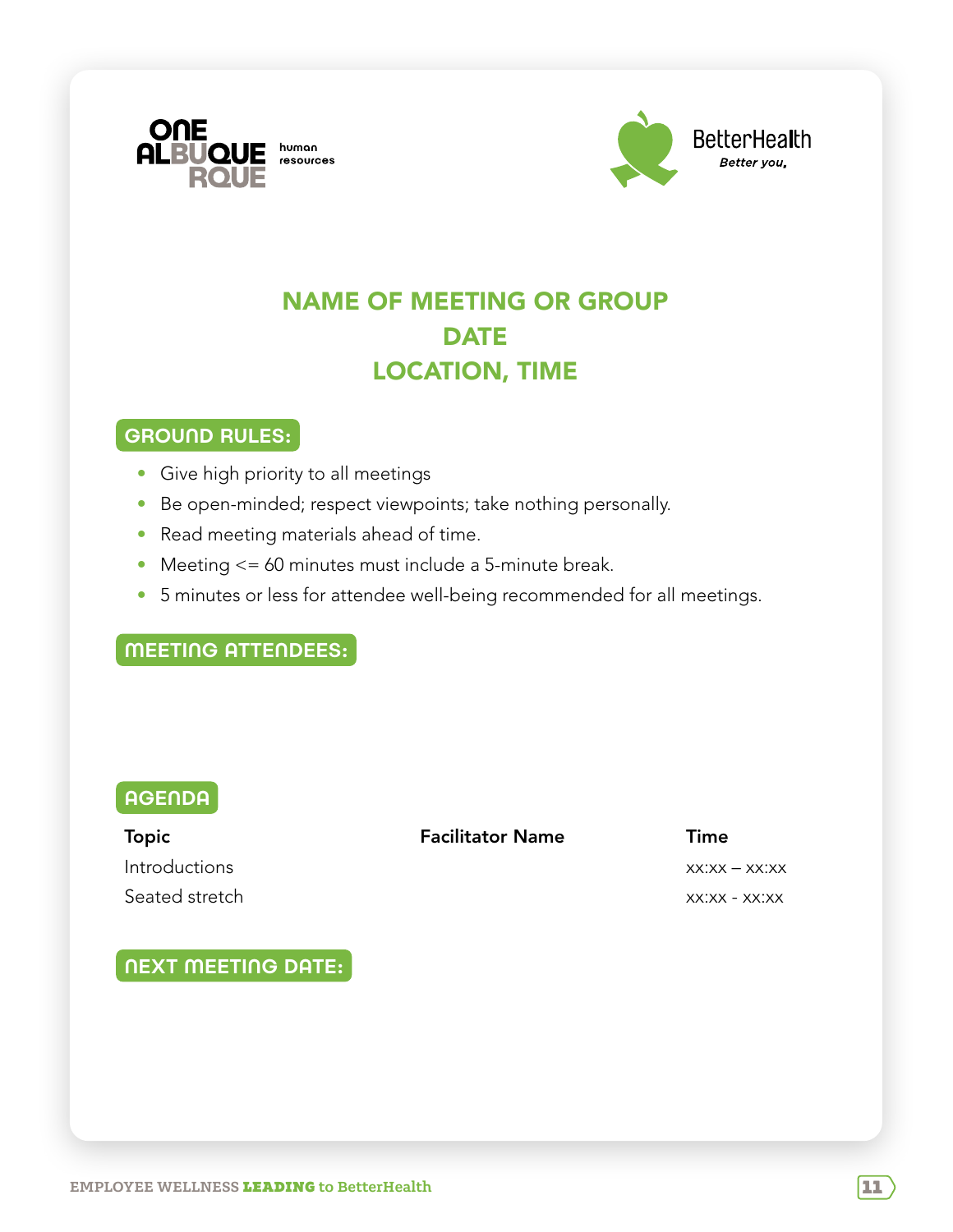

# **Managers on the Move in Action**

### **CULTURE AUDIT FLIP BOOK GUIDELINES**

conversations or as a group. a wonderful tool for sparking conversation within your team – either in one-on-one organization is to assess and engage in an honest dialogue. This flip book can serve as around culture within your team. A first step in improving the culture of a team or of an The Culture Audit Flip Book is designed to generate more authentic conversations

Below are the questions you can ask your team members (and in this order):

- would they pick? that best depicts their day-to-day experience when they are at work, which one • If you were to ask the average employee in our organization to identify the image
- What about the average member of our team? Which one would they pick?
- experience at work? • How about you? Which one of these images best depicts *your* day-to-day
- Now, pick the one that best depicts where you would *like* to be.
- How about where you would like to see the team?
- And, how about the organization?

A couple of tips along the way:

- Let people know that it's OK to select the same image for any of these prompts.
- conversation and is less likely to put the other person on the defensive.) • Follow up with "Tell me more…" instead of "Why?" (The former invites more of a

some sample ones you might consider. Follow up these prompts with broader questions about culture and well-being. Below are

- What does this exercise tell us about the culture of our team?
- How about our overall well-being?
- What steps might we take together as a team?
- What do you need from me as your team leader?

*and CEO of Motion Infusion at laura@motioninfusion.com. For more information, contact Laura Putnam, author of Workplace Wellness That Works*

*Follow Laura on LinkedIn at LinkedIn.com/in/lauraputnam or on Twitter @motioninfusion.*



© **MOTION INFUSION 2020 •** Managers on the Move in Action FLIP BOOK EXCERPT • Page 1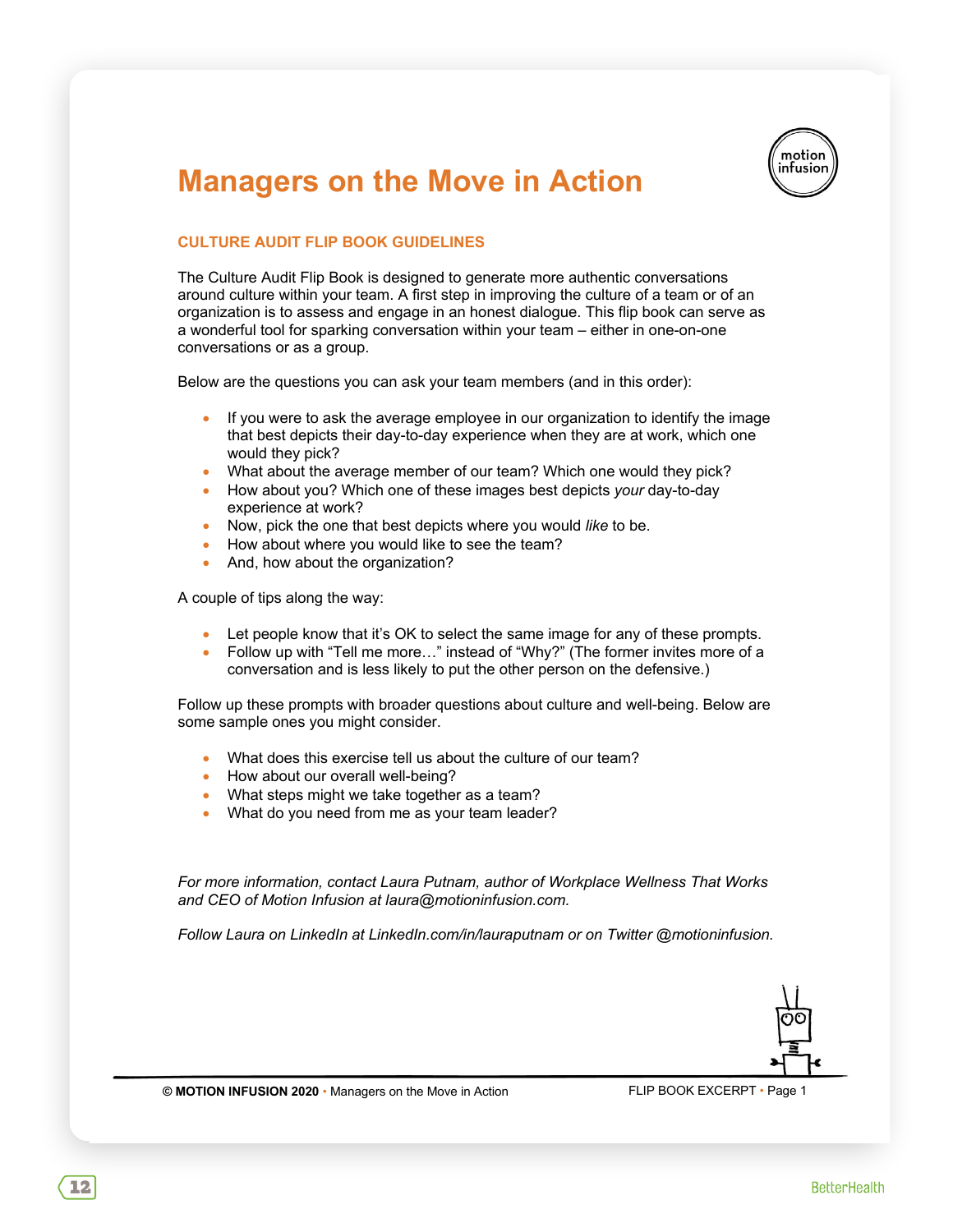

As a leader, you are in an important influencer role, with the capacity and power to spread well-being and enable your staff to thrive. Including wellness information in your regular operations is an integral part of sustaining a culture of wellbeing at your organization. We have the perfect tool for leaders to effortlessly integrate wellness tips and tricks into your staff meetings!

Wellness Bytes are *bite-sized* **wellness videos** that leaders can play during staff meetings to increase overall health and wellness knowledge for your team. These videos are ~5 minutes long and are jam packed with information that you and your employees can start using today to live a healthier lifestyle. If desired, Wellness Bytes can also serve as an opportunity or jumping off point for deeper discussion and connection with your staff. Let them know you care and create a space for these monthly wellness bytes in your staff meeting agendas.

### **NEW VIDEOS WILL BE MADE AVAILABLE EVERY MONTH!**

*JANUARY* **- Resiliency htt ps://player.vimeo.com/video/484870274** *FEBRUARY* **- Heart Health htt ps://player.vimeo.com/video/481870808 <https://player.vimeo.com/video/484870274>** *MARCH* **- Nutrition htt ps://player.vimeo.com/video/485724997/** *APRIL* **- Sleep htt ps://player.vimeo.com/video/518804508/** *MAY* **- Happiness and Connection htt ps://player.vimeo.com/video/523851727/** *JUNE* **- Brain Health htt ps://player.vimeo.com/video/522002947 Questions? Email wellness@phs.org Questions? Email wellness@phs.org<https://player.vimeo.com/video/481870808> <https://player.vimeo.com/video/485724997>**

*JULY* **- Environmental Awareness htt ps://player.vimeo.com/video/558188786** *AUGUST* **- Financial Health htt ps://player.vimeo.com/video/555731676** *SEPTEMBER* **- Preventative Health htt ps://player.vimeo.com/video/555851590** *OCTOBER* **- Musculoskeletal Health: htt ps://player.vimeo.com/video/591996615** *NOVEMBER* **- Work-life Integration: htt ps://player.vimeo.com/video/604013390**  *DECEMBER* **- Self Care htt ps://player.vimeo.com/video/592950403**

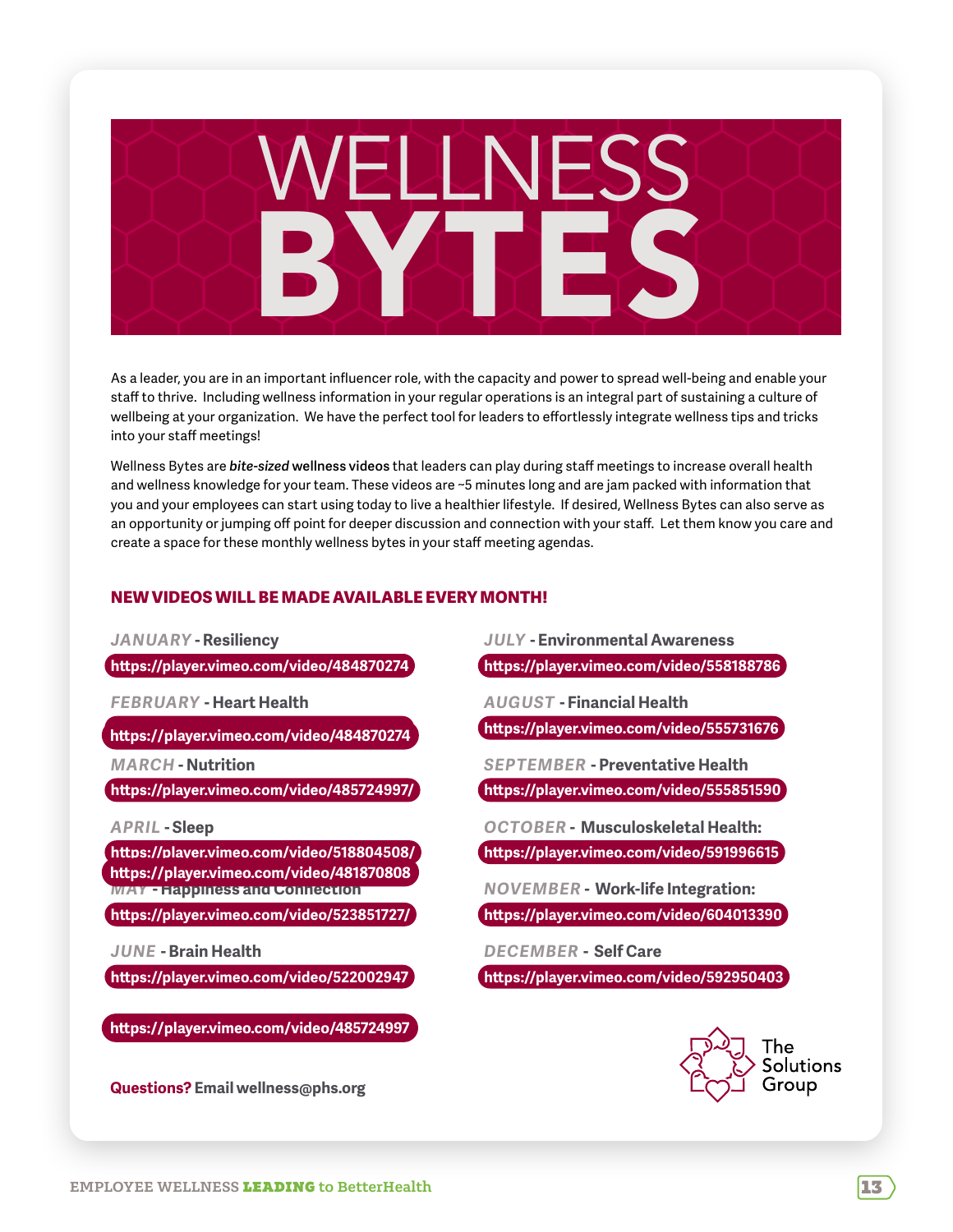# **STEP** 4 Recognize Participation and Success

Recognize participation and success of employees as well as dedication and success of BetterHealth Ambassadors.

## Gauge engagement by using best practice pulse surveys on employee well-being like the example below:

## SURVEY EMPLOYEES:

Please indicate your level of agreement or disagreement with each of the following statements.

| I – strongly disagree |  | 5 – strongly agree |
|-----------------------|--|--------------------|

My employer has communicated a clear plan of action. I feel well-prepared to do my job.

My immediate supervisor keeps me informed about what is going on in my organization.

My organization cares about my overall well-being.

## TRACKING SUCCESS:

The Annual BetterHealth Program Report will include department level scorecard.

## Department Scorecard

- Leadership training attendance
- BetterHealth Ambassador training attendance
- Department Wellness Surveys completed by BetterHealth Ambassadors.
- Personal Health Assessment (PHA) participation rates
- Challenge participation rates
- Other wellness program participation rates as appropriate.

*For a more in-depth resource, please visit [www.cabq.gov/BetterHealth](http://www.cabq.gov/BetterHealth)*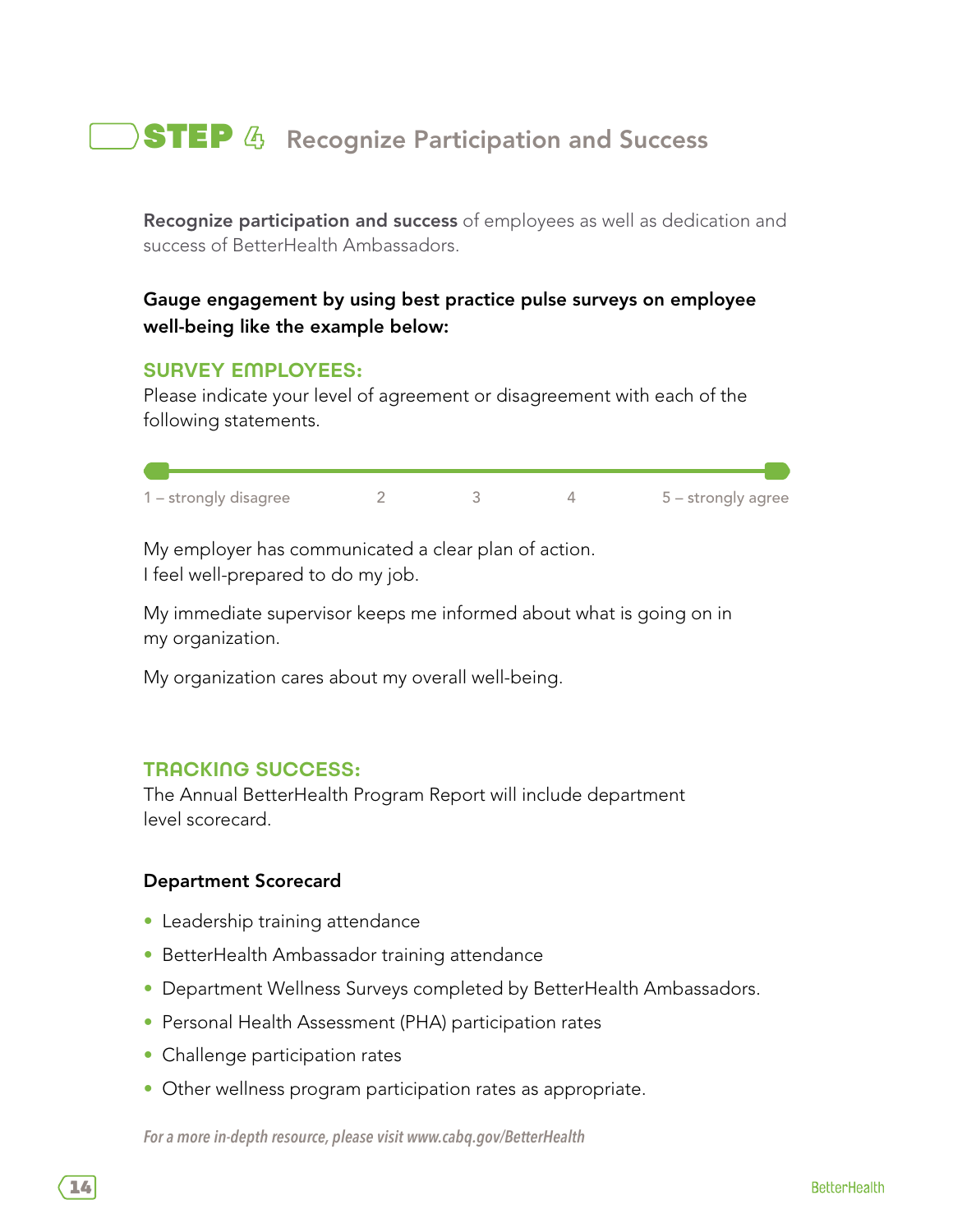